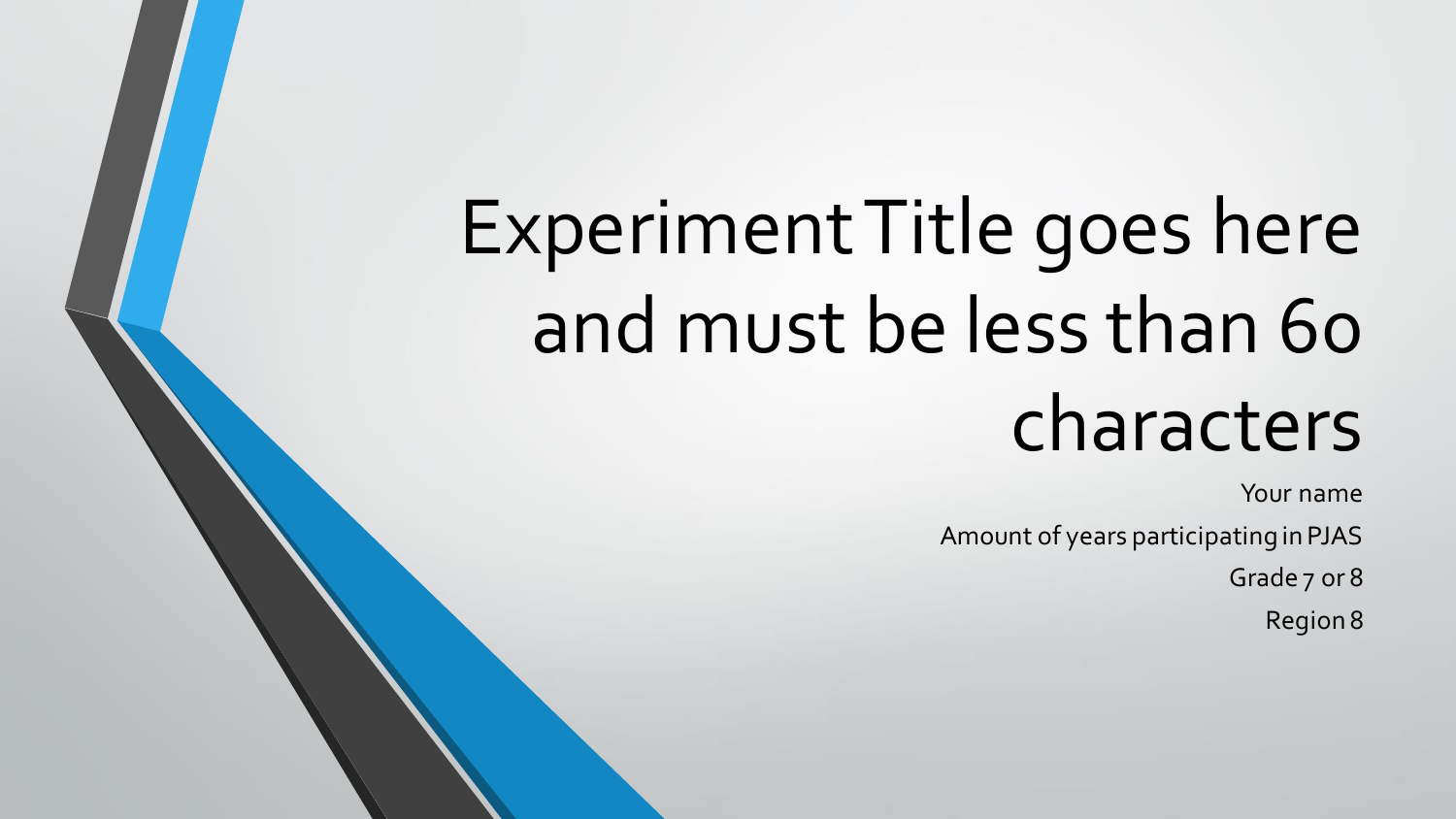#### Justification

#### **On this slide you explain why you did the experiment. For example:**

My family uses a lot of paper towels and I wanted to test to see which one soaked up the most amount of liquid. This way, my family can purchase the best paper towel for the job.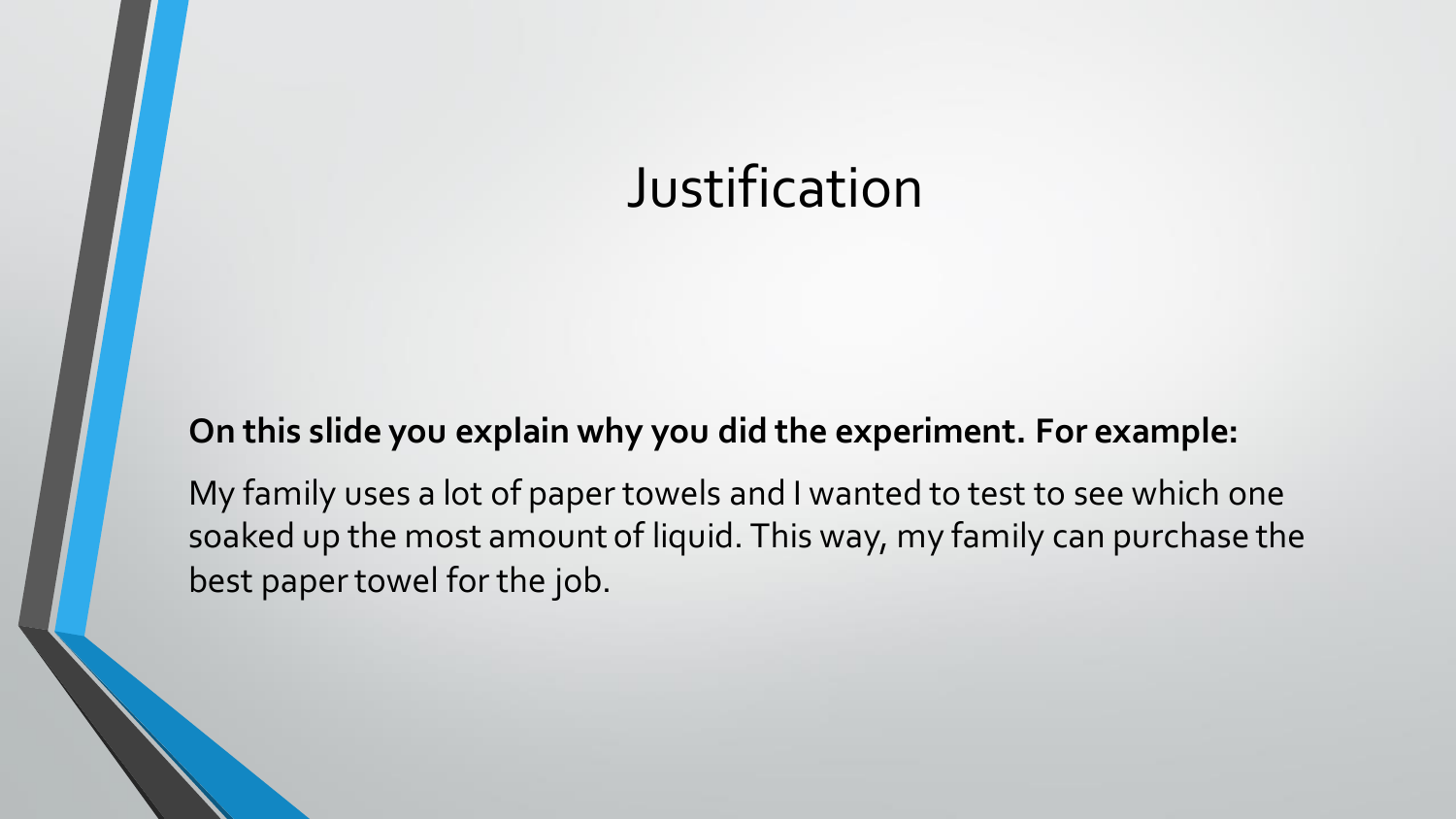## Hypothesis

**This slide explains what you believe will happen prior to doing your testing and why you believe it. For example:**

My Hypothesis is that the Sparkle® paper towels will soak up the most liquid. I believe the Bounty™ paper towels will soak up the second most amount of liquid and the generic paper towels will soak up the least. I think that the Sparkle® paper towel would work best is because the ads on tv show that it was a good paper towel.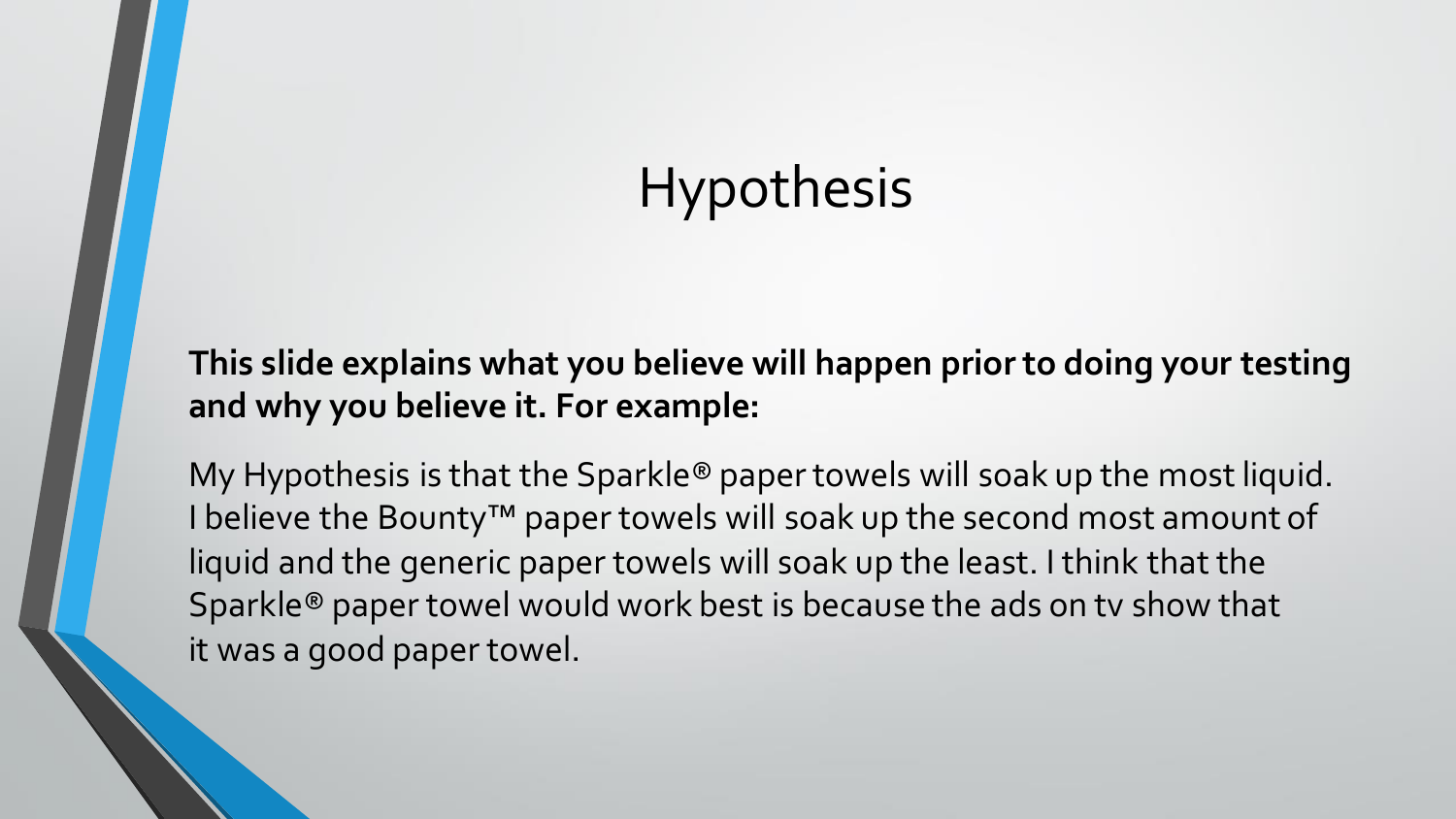## Vocabulary

**This slide should list words and definitions for any word that you did not know before doing the experiment or that you think the judges and other participants may not know. For example:**

**Pith** the soft, spongy central cylinder of parenchymatous tissue in the stems of dicotyledonous plant.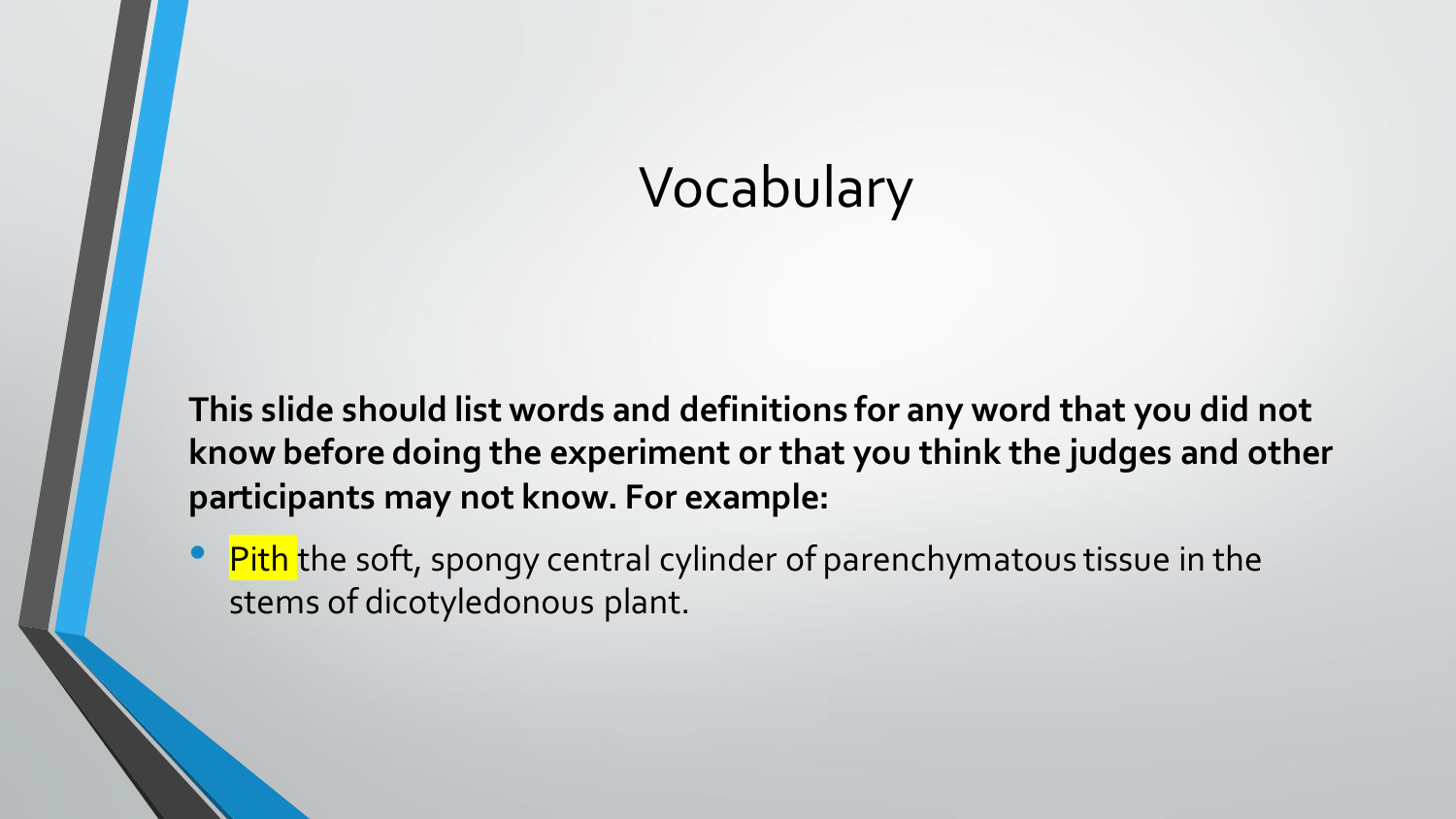#### Materials List

**This slide should list all the materials that you used to do your experiment. All measurements MUST be in metric. For example:**

- 3 Bounty™ paper towels (2 ply 27.94 cm x 27.94 cm)
- 3 generic paper towels (2 ply 27.94 cm x 27.94 cm)
- 3 Sparkle® paper towels (2 ply 27.94 cm x 27.94 cm)
- Digital kitchen scale (Royal Brand)
- 1.89271 Liters measuring cup
- baking pan 25.4cm w 35.56cm l 6.35cm
- Continue your list...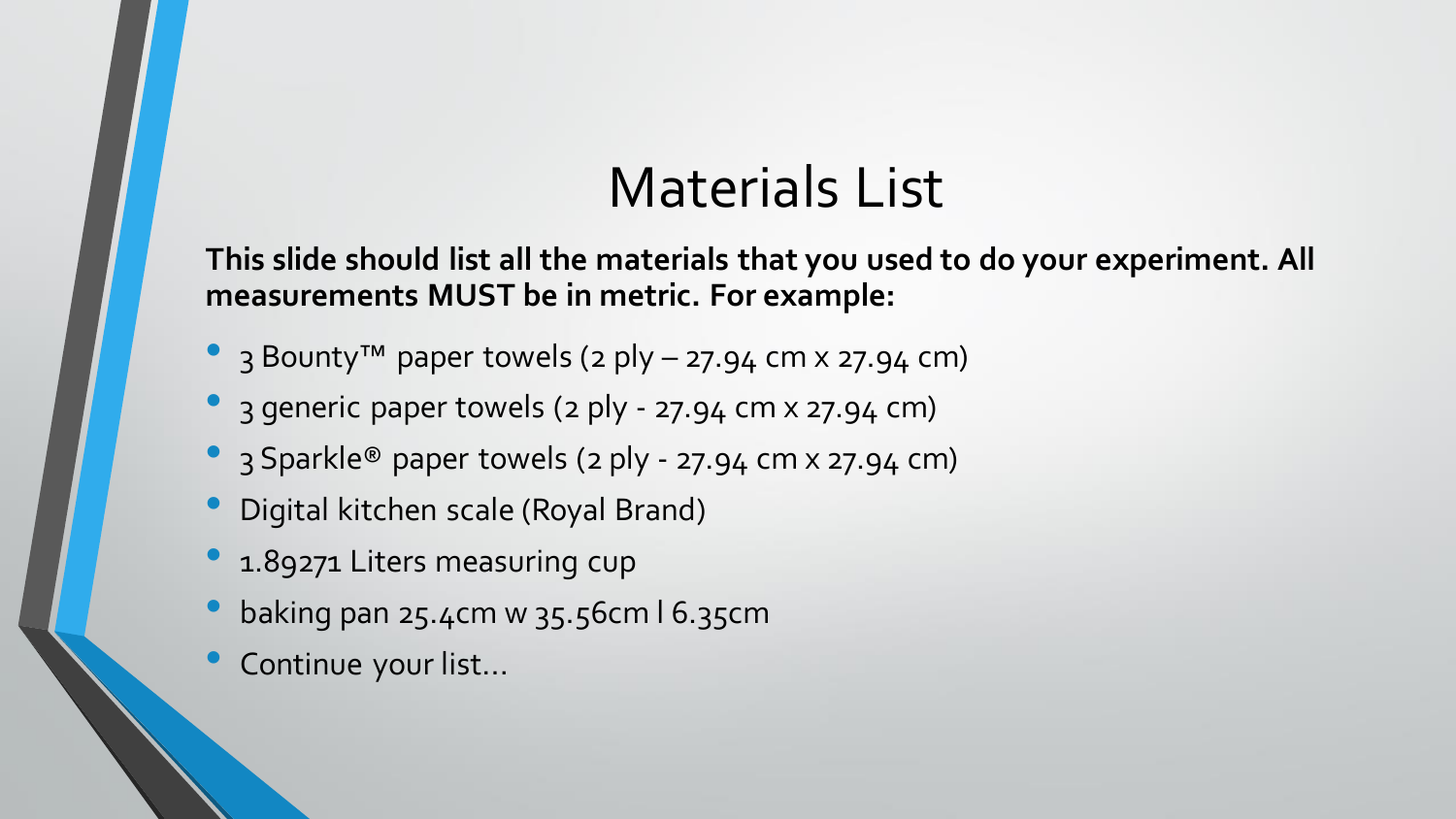#### Research

**The research slide is where you provide information about the topic that you are doing the experiment on. For my paper towel experiment, you would want to research the history of the paper towel and how they are made.**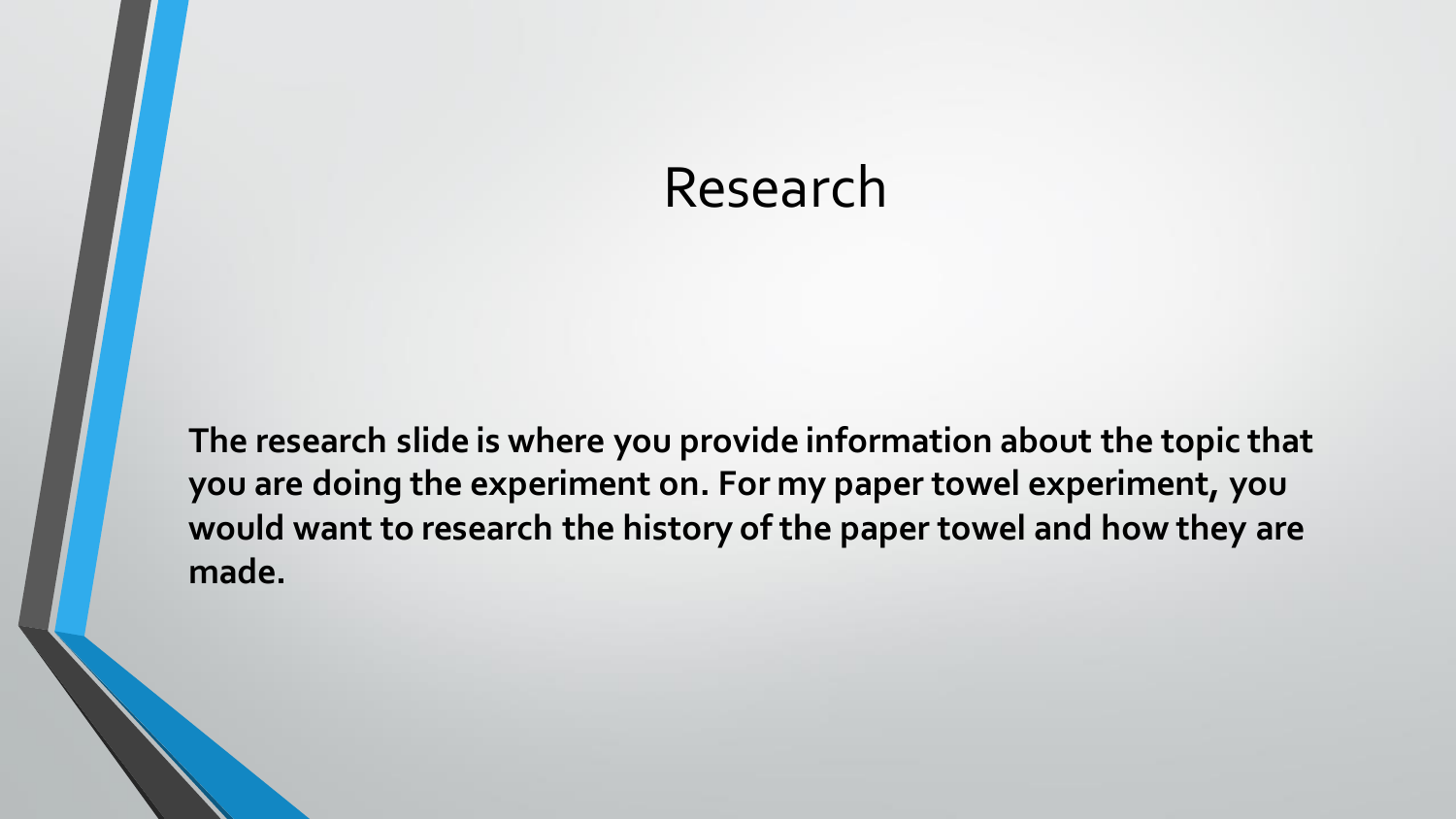#### Procedure

**The procedure section is where you describe in a step-by step explanation exactly how you did the experiment. You may want to consider using photos to show your experimental set up. For Example:**

- First, you take two sheets of paper towels
- Next, you cut them so that all the paper towels tested are the same size (using metric measurements)
- Then, fill up the baking tray with 3 liters of water
- **And continue with the steps that you use being specific enough that the judges and participants would be able to follow your procedure and get similar results**

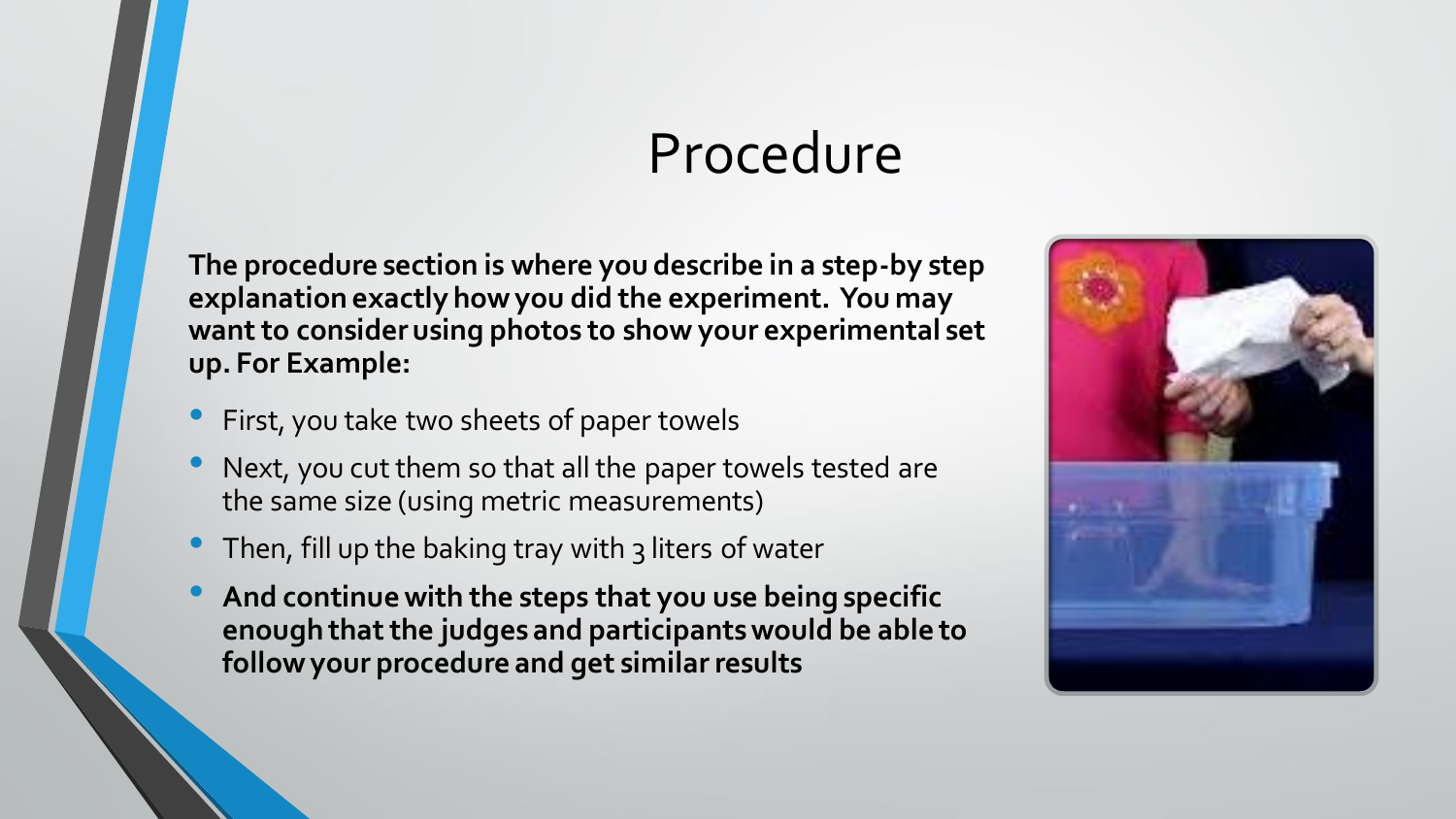### Procedure Continued

**You must include your variables for your experiment in the procedure section of the presentation:**

- The independent variable is **the one variable the investigator chooses to change**.
- Controlled variables are variables that are kept the same each time.
- The dependent variable is the variable that changes as a result of /or in response to the independent variable.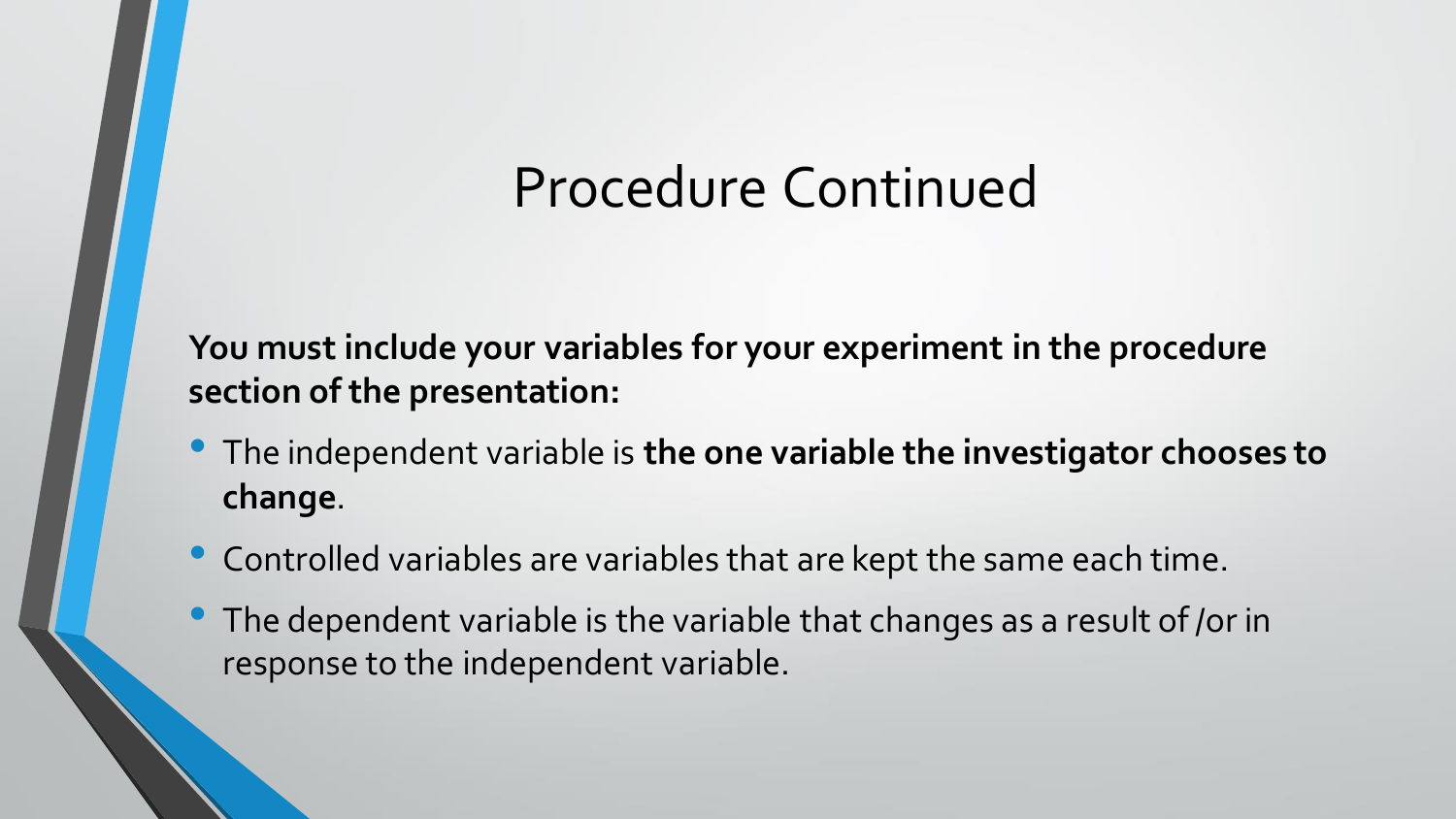## Results/Graphs

How much water soaked up in grams

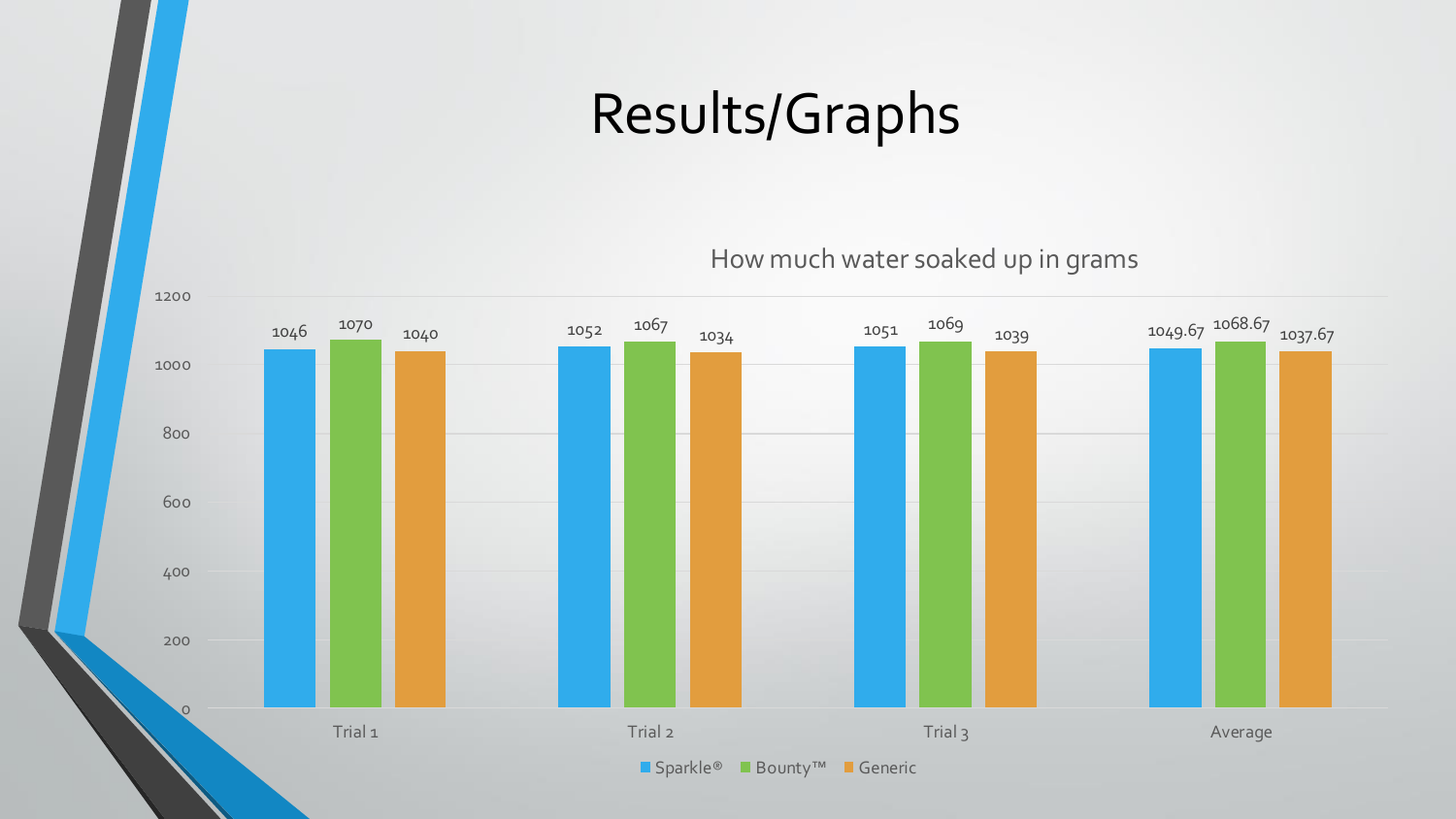#### Conclusion

**This slide is where you analyze your data and tell the judges and other participants if your hypothesis was proven or disproven. For example:**

My hypothesis was proven incorrect. The one that that did soaked up the most water was Bounty<sup>™</sup>... I believe this happened because...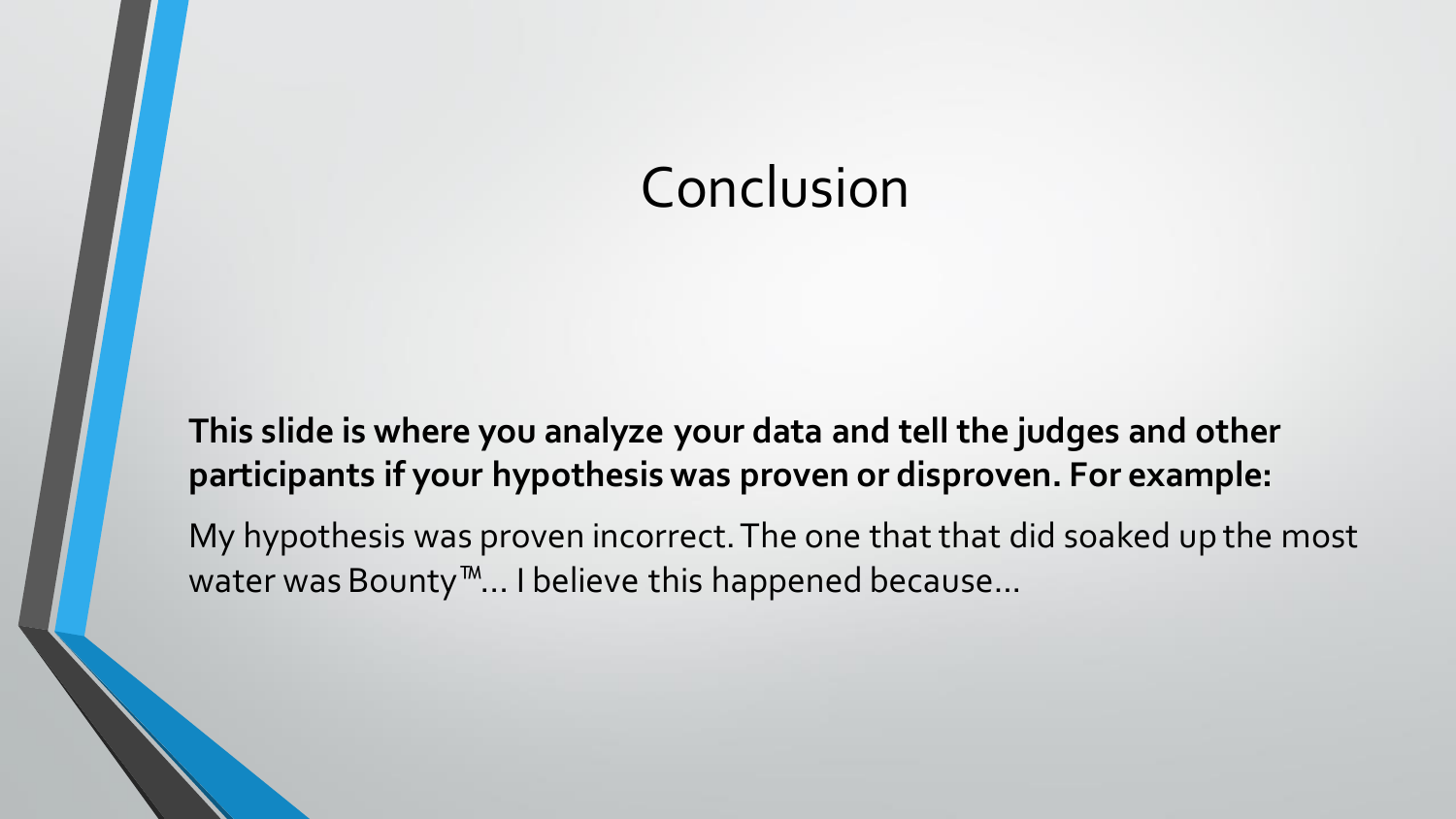#### Further Research

**This slide is the place where you discuss any changes you would make to your presentation after the fact or any issues that might need to be addressed to the experiment if you were to do it again. For Example:**

If I were to do this experiment again, I would try to add other paper products like toilet paper and tissues. If you were in a situation where you had no paper towels, you could use toilet paper or tissues..... I noticed that the 3 liters of water was not enough, and all the paper towels were able to soak it up. I might cut the paper towels smaller or use more water to make my results clearer.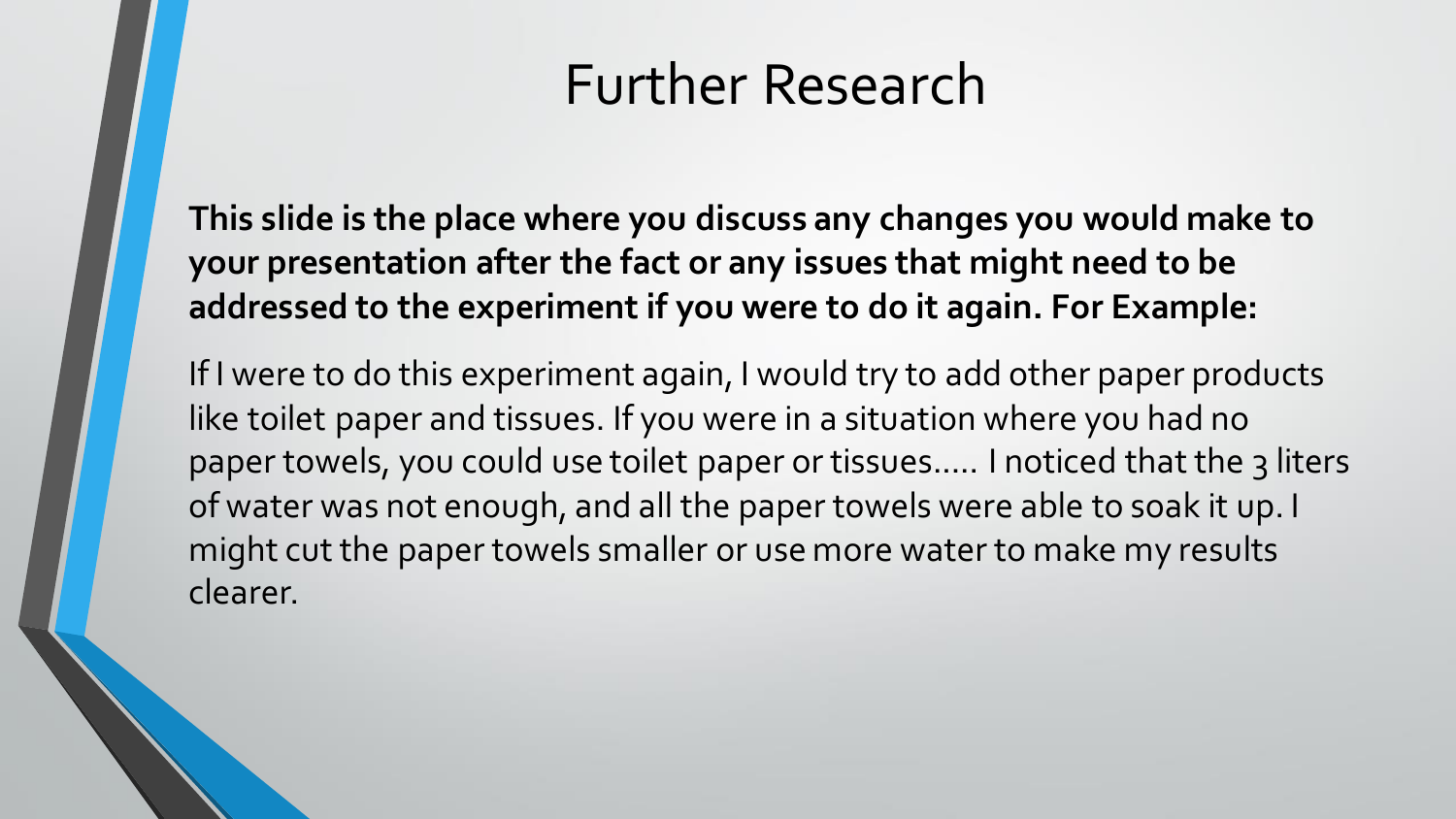## Did You Know?

**This slide is for "fun" facts about the topic that you did your experiment on. For example:**

- The first paper towel was made by Irvin Scott and Clarence Scott, who were from Philadelphia.
- The paper towel was introduced in 1931.
- And so on...